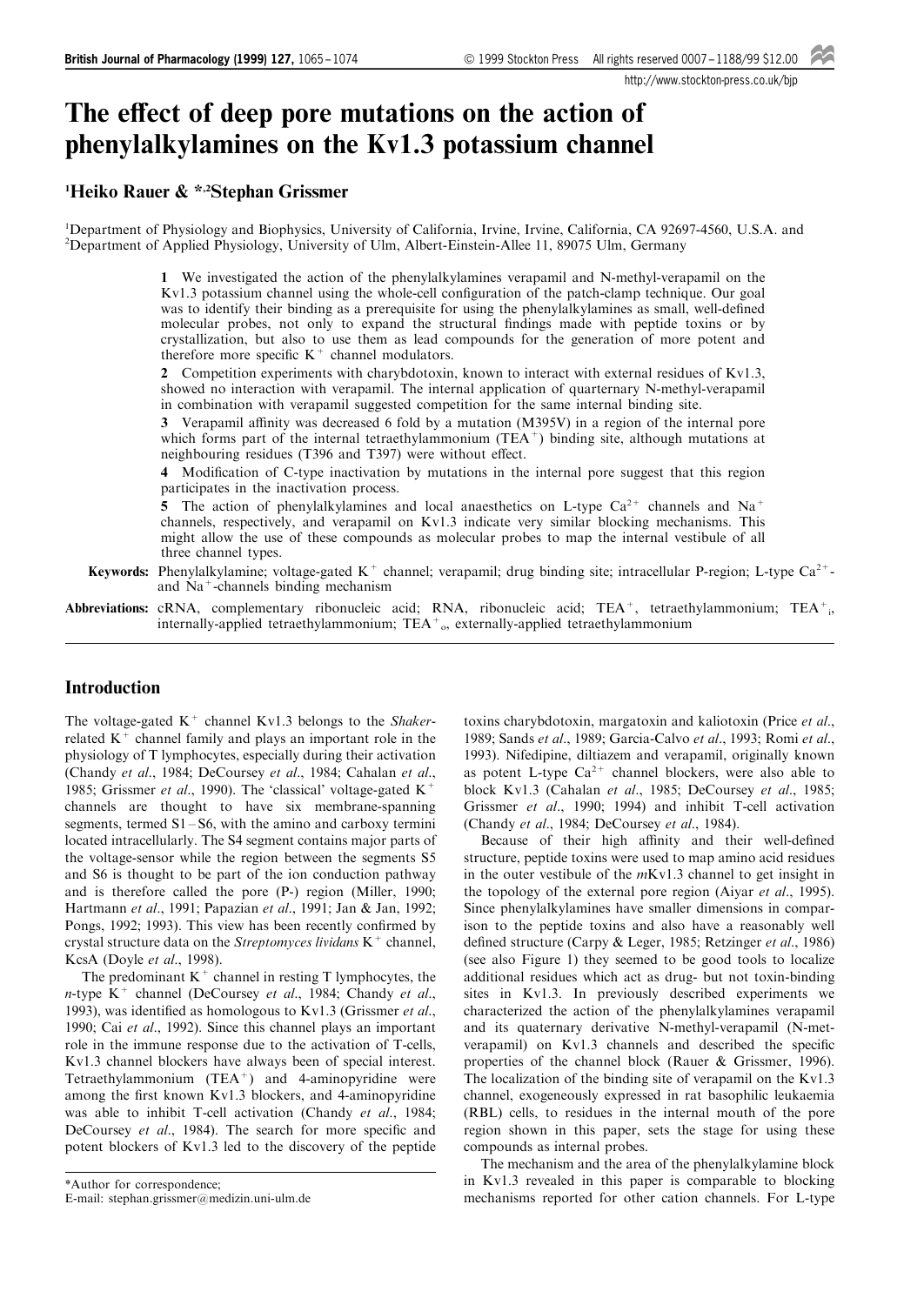

**Figure 1** Structure of the phenylalkylamines verapamil and N-methyl-verapamil. (A) Chemical structure of verapamil  $(R<sub>U</sub>=H)$  and the permanently charged-quarternary N-methyl-verapamil  $(R<sub>II</sub>=CH<sub>3</sub>)$ . (B) Three-dimensional structure of verapamil (spacefill).

 $Ca<sup>2+</sup>$  channels it was long known that parts of S6 in the IVdomain of the  $\alpha$ -subunit contribute to the high affinity binding site for phenylalkylamines (Striessnig et al., 1990; Catterall & Striessnig, 1992). Three residues in this S6 segment were later identified as the receptor for these compounds (Hockermann et al., 1997) and they are probably aligned on the same face of the S6 helix, oriented towards the inner pore. For  $Na^+$ -channels similar binding sites for local anaesthetics were postulated (Ragsdale et al., 1994). A comparison of the similar action of the phenylalkylamines and the local anaesthetics on the  $K^+$ ,  $Ca<sup>2+</sup>$  and Na<sup>+</sup> channels, respectively, makes a generalized approach based on data derived from all three cation channel types feasible.

In the present paper we investigated the action of verapamil and its quaternary derivative on currents through mouse Kv1.3  $(mKv1.3)$  and derived mutant channels with specific amino acid exchanges on the intracellular side of the pore. Our goal was to characterize the binding properties and the localization of the binding site of verapamil on the Kv1.3 channel. We identified a methionine in the intracellular portion of the Pregion, which is highly conserved among all voltage-gated  $K^+$ channels, that might be involved in the interaction with verapamil.

# **Methods**

#### Cells

All experiments were carried out on single cells of a rat basophilic leukaemia cell line, RBL cells (Eccleston et al., 1973) which were obtained from the American Type Culture Collection (Rockville, MD, U.S.A.). The cells were maintained in a culture medium of EMEM supplemented with 1 mM Lglutamine and 10% heat-inactivated foetal calf serum in a humidified, 5%  $CO<sub>2</sub>$  incubator at 37°C. Cells were plated to grow non-confluently onto glass 1 day prior to use for injection and electrophysiological experiments.

#### Solutions

Experiments were performed at room temperature  $(21-25^{\circ}C)$ . Cells were bathed in mammalian  $Na<sup>+</sup>$ -Ringer's solution containing (in mM): NaCl 160; KCl 4.5; CaCl<sub>2</sub> 2; MgCl<sub>2</sub> 1; HEPES 10; adjusted to pH 7.4 with NaOH, with an osmolarity of  $290 - 320$  mOsm. A simple syringe-driven perfusion system was used to exchange the bath solutions in the recording chamber, allowing complete substitution in  $\lt 15$  s. The internal pipette solution contained (in mM): KF 134;  $CaCl<sub>2</sub>$ 1;  $MgCl<sub>2</sub>$  2; HEPES 10; EGTA 10, adjusted to pH 7.2 with KOH, with an osmolarity of  $290 - 310$  mOsm.

#### Chemicals

The phenylalkylamine verapamil was purchased from Sigma-Aldrich Chemie (Deisenhofen, Germany) as  $(\pm)$  verapamil hydrochloride. N-methyl-verapamil was generously provided by Drs Raschack and Paul of Knoll Pharmaceuticals AG (Ludwigshafen, Germany) as N-methyl-verapamil hydrochloride. Tetraethylammonium chloride was purchased from FLUKA Chemie AG (Buchs, Germany). The peptide toxin charybdotoxin was purchased from Latoxan (Rosans, France).

Charybdotoxin was dissolved in mammalian  $Na<sup>+</sup>$ -Ringer's solution containing 0.1% bovine serum albumin. Phenylalkylamines were dissolved in dimethylsulphoxide (DMSO) purchased from FLUKA Chemie AG to make stock solutions. The stock solutions were stored at  $4^{\circ}$ C and protected from light. The final DMSO concentrations, diluted in the external  $(Na^+$ -Ringer) or internal (pipette solution) solutions, were  $< 0.1\%$ .

#### Electrophysiology

Experiments were carried out using the whole-cell recording mode of the patch-clamp technique (Hamill et al., 1981) as described earlier (Rauer & Grissmer, 1996; Hanselmann & Grissmer, 1996; Steinert & Grissmer, 1997). Electrodes were pulled from glass capillaries (Clark Electromedical Instruments, Reading, U.K.) in two stages, coated with Sylgard (Dow Corning, Seneffe, Belgium), and fire-polished to resistances, measured in the bath, of  $2.5 - 3.5$  M $\Omega$ . Membrane currents were recorded with an EPC-9 patch-clamp amplifier (HEKA elektronik, Lambrecht, Germany) interfaced to a Macintosh Quadra 840AV computer running acquisition and analysis software (Pulse and PulseFit). Capacitative and leak currents were subtracted using the P/8 procedure. Series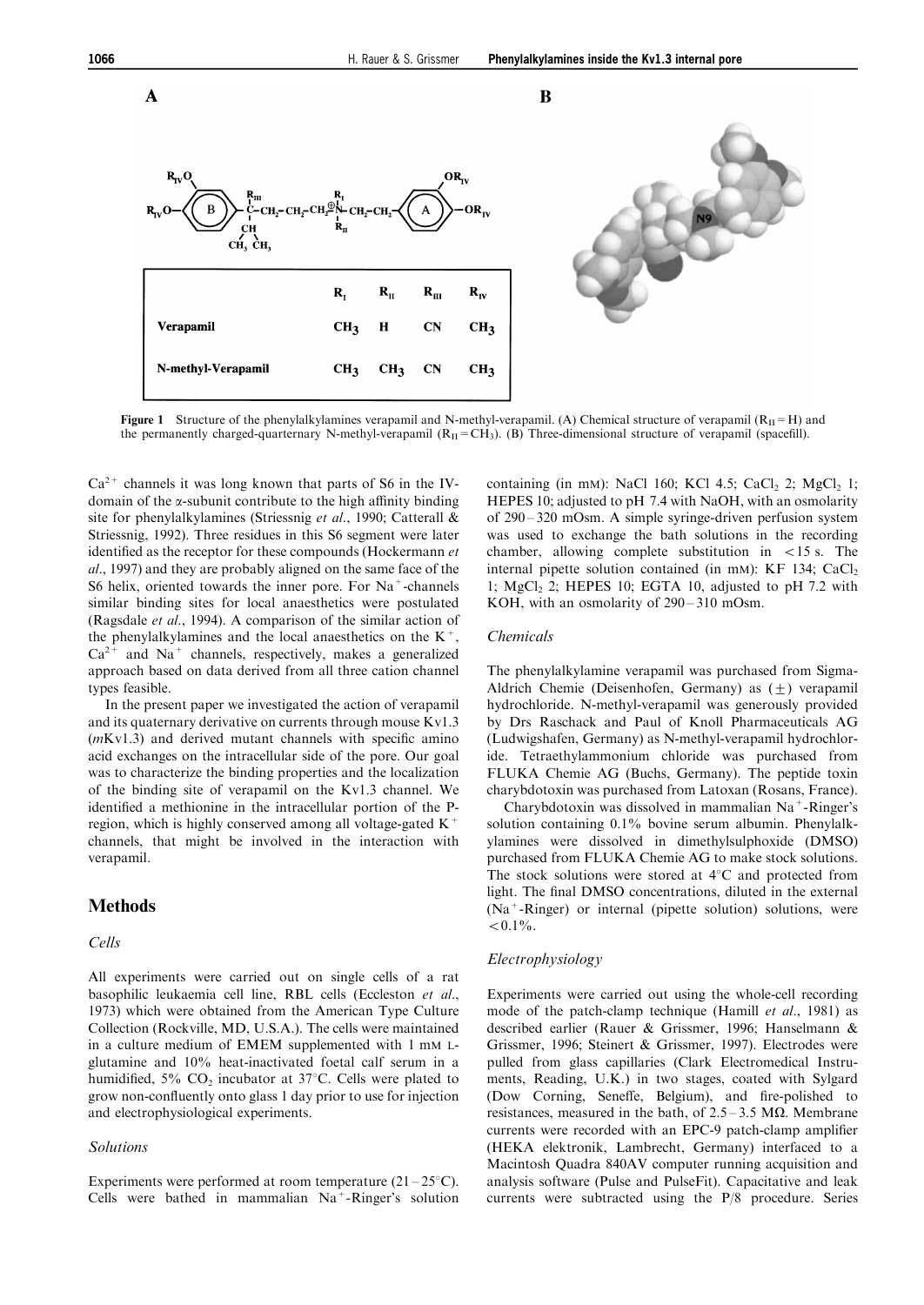resistance compensation (80%) was employed if the current exceeded 1 nA. The holding potential in all experiments was  $-80$  mV. For drug screening, the voltage was stepped from  $-80$  to 40 mV for 200 ms every 30 s, before, during, and after application of the compounds. The 30 s interpulse interval allows the complete recovery from inactivation of Kv1.3 wildtype (wt) currents using this pulse protocol (Grissmer et al., 1994).

#### Expression

The site-directed mutations M395V, T396S and T397A were generated using the pSP64T plasmids (Krieg & Melton, 1984) containing the entire coding sequence of the  $mKv1.3$  wild-type gene with the Quick  $Change^{TM}$  site-directed mutagenesis system (Stratagene, Heidelberg, Germany). The Kv1.3 wildtype and mutant plasmids were linearized with EcoR1 and transcribed in vitro with the SP6 Cap-Scribe System (Boehringer Mannheim, Germany). The resulting cRNA was Phenol/Chloroform purified, diluted to a final concentration of  $1-5 \mu g \mu l^{-1}$  in H<sub>2</sub>O containing 0.1% diethylpyrocarbonate and stored at  $-75^{\circ}$ C.

## Injection

The cRNA was diluted with a fluorescent isothiocyanate (FITC)-dye  $(0.1 - 0.5\%$  FITC-Dextran in 100 mM RNAse-free KCl) to a final concentration of  $1-5 \mu g \mu^{-1}$ . RBL cells were injected with the cRNA/FITC-solution filled in injection capillaries (Femtotips $\binom{10}{10}$  using an Eppendorf microinjection system (Micromanipulator 5171 and Transjector 5246). In the visualized cells specific currents could be characterized electrophysiologically  $3-8$  h after injection.

## Results

Verapamil belongs to the structural class of the phenylalkylamines, originally identified as antagonists for L-type  $Ca^{2+}$ -channels (for review see Hille, 1992). These compounds basically consist of two aromatic phenyl rings connected by a carbohydrate chain with a protonable nitrogen at position 9 (Figure 1). This protonation is pH-dependent ( $pK_a$  verapamil  $\sim$  8.5) (Retzinger *et al.*, 1986), and tertiary phenylalkylamines can easily pass through biological membranes in the unprotonated form. In addition we used N-methyl-verapamil (N-met-verapamil), a quaternary phenylalkylamine with an additional methyl group at the nitrogen 9. N-met-verapamil is permanently charged and therefore not able to pass through biological membranes.

We characterized the block of verapamil and could distinguish two effects on currents through Kv1.3. The Kv1.3 wild-type current in the steady-state with 30 s interpulse intervals is shown as a control on the left in the absence of verapamil (Figure 2, trace 1). Trace 2 is the next trace obtained after exchanging the bath to a  $Na<sup>+</sup>$ -Ringer solution containing 20  $\mu$ M verapamil followed consecutively by traces 3–10. The application of verapamil had two distinct effects on currents through Kv1.3: firstly, an acceleration of current decay during the depolarization and secondly, an accumulation of block reflected by the peak current reduction between pulses until a new steady-state level was reached. The acceleration of current decay represents the rate at which open  $K^+$  channels are blocked by verapamil (Jacobs & DeCoursey, 1990; Rauer & Grissmer, 1996). From here on we will not use this effect to quantify block of Kv1.3 currents by phenylalkylamines. Instead, we will use the reduction of the peak current amplitude to a new steady state value, which might reflect accumulation of block during repeated pulses. The different blocking effects of verapamil on the voltage-gated potassium channel mKv1.3 have been described and discussed in detail (Rauer & Grissmer, 1996). The accumulation of block was quantified by plotting the peak current amplitude before and during application of verapamil as a function of the time during the experiment (Figure 2, right panel). We obtained a time constant of accumulation,  $\tau_{\text{acc}} = 31$  s for the block of Kv1.3 by 20  $\mu$ M verapamil. This  $\tau_{\text{acc}}$  and the dissociation constant  $K_d=8 \mu M$  for the accumulated block of Kv1.3 currents are in agreement with previous examinations (DeCoursey, 1995; Grissmer et al., 1990; Rauer & Grissmer, 1996). The accumulation of block showed that verapamil reached its binding site after opening and interacted with the channel by prolonging the recovery time (DeCoursey, 1995; Rauer & Grissmer, 1996). Our goal was to further localize the



Figure 2 Verapamil blocks currents through the voltage-gated  $K^+$  channel Kv1.3 in a cumulative manner. Current through Kv1.3 channels were elicited by 200 ms depolarizing pulses from a holding potential of  $-80$  to 40 mV every 30 s. Current traces were obtained before (1) and after  $(2-10)$  the addition of 20  $\mu$ M verapamil to the external solution (left panel). Only the first 60 ms of the current traces are shown for clarity. Time course of peak  $Kv1.3$  current reduction by verapamil (accumulation of block) (right panel). Application of 20  $\mu$ M verapamil to the bath solution is indicated by an arrow. Time course of peak current reduction could be fitted by a single exponential function to the data points and yielded a  $\tau_{\text{acc}} = 31 \text{ s}$  in this experiment.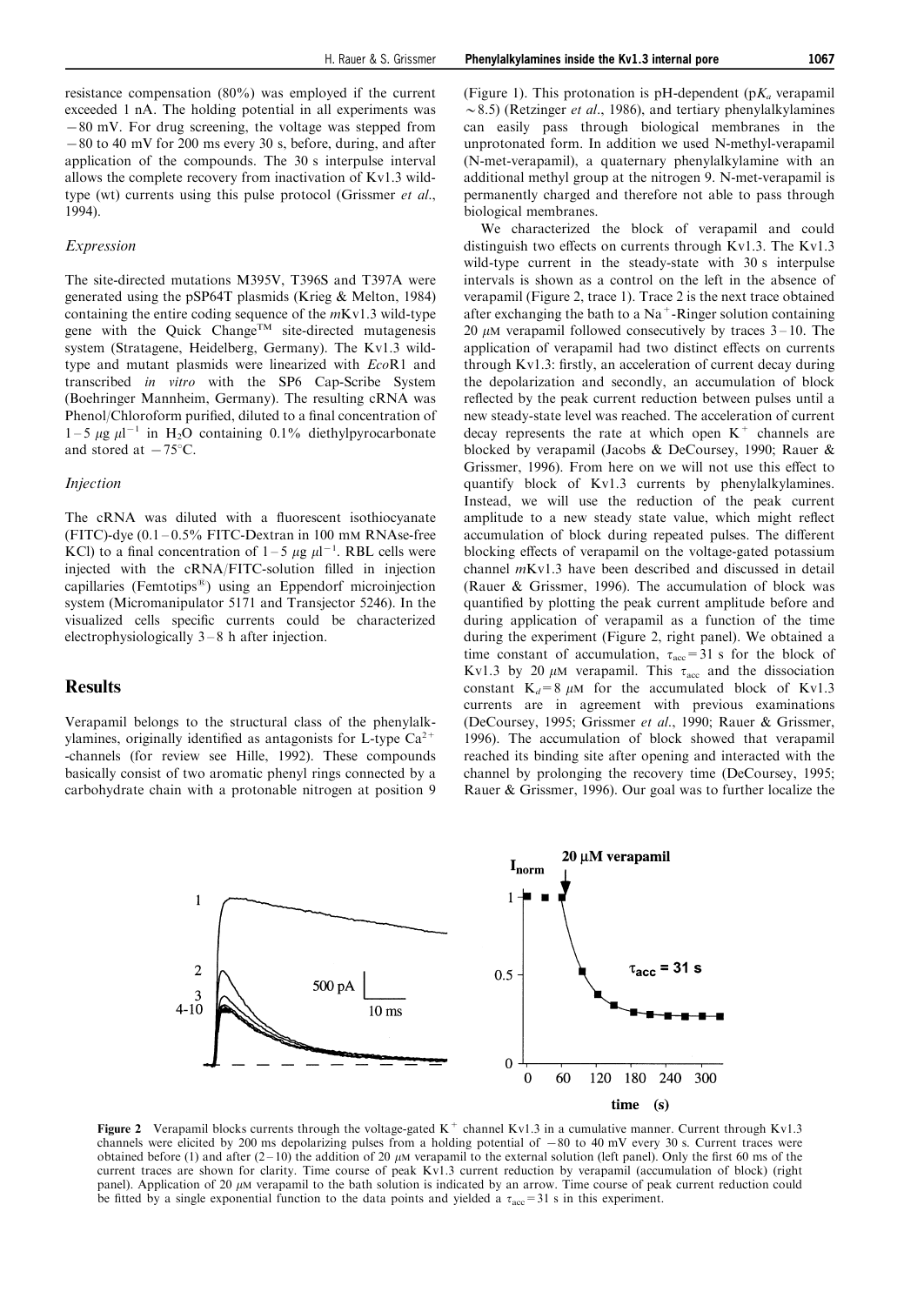site that was responsible for the investigated accumulation by verapamil in the Kv1.3 channel.

In our previous work we had investigated the interaction of verapamil with the external Kv1.3 blockers  $TEA_{o}^{+}$  and the peptide toxin kaliotoxin. Under these conditions we had obtained additional blocking effects, suggesting no interaction between verapamil and  $TEA_{o}^{+}$  or kaliotoxin. However, in competition experiments using the internal blocker  $TEA^+$  in combination with verapamil we could observe an interaction (Rauer & Grissmer, 1996). With the simultaneous application of the peptide toxin charybdotoxin and verapamil we were able to confirm these data (Figure 3). Charybdotoxin, like kaliotoxin, is known to interact with the residues G380, D386 and H404 of Kv1.3 (Aiyar et al., 1995) and showed additional, and therefore independent, blocking effects when combined with verapamil (Figure 3, left and middle). This result, using charybdotoxin, confirmed that verapamil does not interact with these residues in the external pore region.

In another set of competition experiments we investigated the interaction of verapamil with its quarternary derivative Nmet-verapamil (Figure 3). The simultaneous application of internal N-met-verapamil, applied via the patch pipette, in combination with externally applied verapamil led to a weaker blocking effect (Figure 3, right) than expected for an independent action (Figure 3, left). Therefore, verapamil competed with internal, membrane-impermeable N-met-verapamil for the same internal binding site. These experiments, and earlier results showing a competition between internal TEA (TEA $^+$ <sub>i</sub>) and external verapamil indicated that externally applied verapamil passed through the membrane and interacted with residues in the area of the  $TEA^+$ <sub>i</sub> binding site. Additionally, it became obvious that verapamil and the permanently charged N-met-verapamil acted on the same binding site. Furthermore, the latter result suggested that verapamil probably blocked in its charged form. This can be postulated since the affinity of the tertiary phenylalkylamine verapamil and the quarternary N-met-verapamil for the internal binding site were similar (Rauer & Grissmer, 1996) and since  $\sim$ 90% of verapamil is protonated at an internal pH of 7.2 ( $pK_a \sim 8.5$ ). Verapamil has only to become unprotonated to pass the membrane, if applied externally, to reach its internal binding site. The actual binding seems to occur by a protonated and therefore charged verapamil.

To localize the internal binding-site of verapamil in more detail, we created specific mutations in the area of the internal TEA<sup>+</sup> binding site. Figure 4 shows the amino acid sequence of the Kv1.3 pore-region of one  $\alpha$ -subunit with the position of the exchanged amino acids highlighted. The expression of the mutations M395V, T396S and T397A yielded functional channels with measurable currents. A mutation comparable to M395V decreased the affinity for internal TEA $^+$  about 50 fold in *Shaker* channels (Choi et al., 1993), and a 10 fold decreased affinity was obtained for internal  $TEA<sup>+</sup>$  on the homologous Shaker mutation T396S (Yellen et al., 1991). With this in mind we determined first the properties of the internal mutations and then characterized the cumulative blocking effect of verapamil on these channels.

The exchange of the methionine for a valine at position 395 in the Kv1.3 channel led to an accelerated C-type inactivation (Figure 5A). The inactivation time constant  $\tau_h$ =61 ms was



Figure 4 Scheme of the potassium channel Kv1.3 pore region of one a-subunit. The amino acid sequence of the S5 segment, the pore-loop and the S6 segment is displayed. The position of the mutated internal pore residues are highlighted (gray), with the substitutions shown below (white). The amino acids M395 and T396 are homologous to the part of the internal TEA binding site of Shaker channels and are highlighted by double circles.



Figure 3 Interaction of verapamil with an external and an internal blocker on Kv1.3 wild-type channels. Left: currents through Kv1.3 in the absence (control) and presence of 25  $\mu$ M externally-applied verapamil (Ver<sub>o</sub>, bottom trace). Middle: effect of 1 nM externally-applied charybdotoxin (ChTX<sub>0</sub>) alone (middle trace) and in combination with 25  $\mu$ M externally-applied verapamil (lower trace). Dashed lines show the expected reduction of currents before and after application of  $25 \mu$ M verapamil in the absence of other external blockers, indicating an additional effect with ChTX in this experiment. Right: Effect of 25  $\mu$ M intracellularly-applied Nmethyl-verapamil (N-met-Ver<sub>i</sub>) alone (top) and in combination with  $25 \mu$ M externally-applied verapamil (bottom). The expected reduction of currents before and after application of 25  $\mu$ M verapamil in the absence of other external blockers (dashed lines), indicates a competition of verapamil with N-met-Ver<sub>i</sub> in this experiment. Internal N-met-Ver<sub>i</sub> was applied through the patch pipette.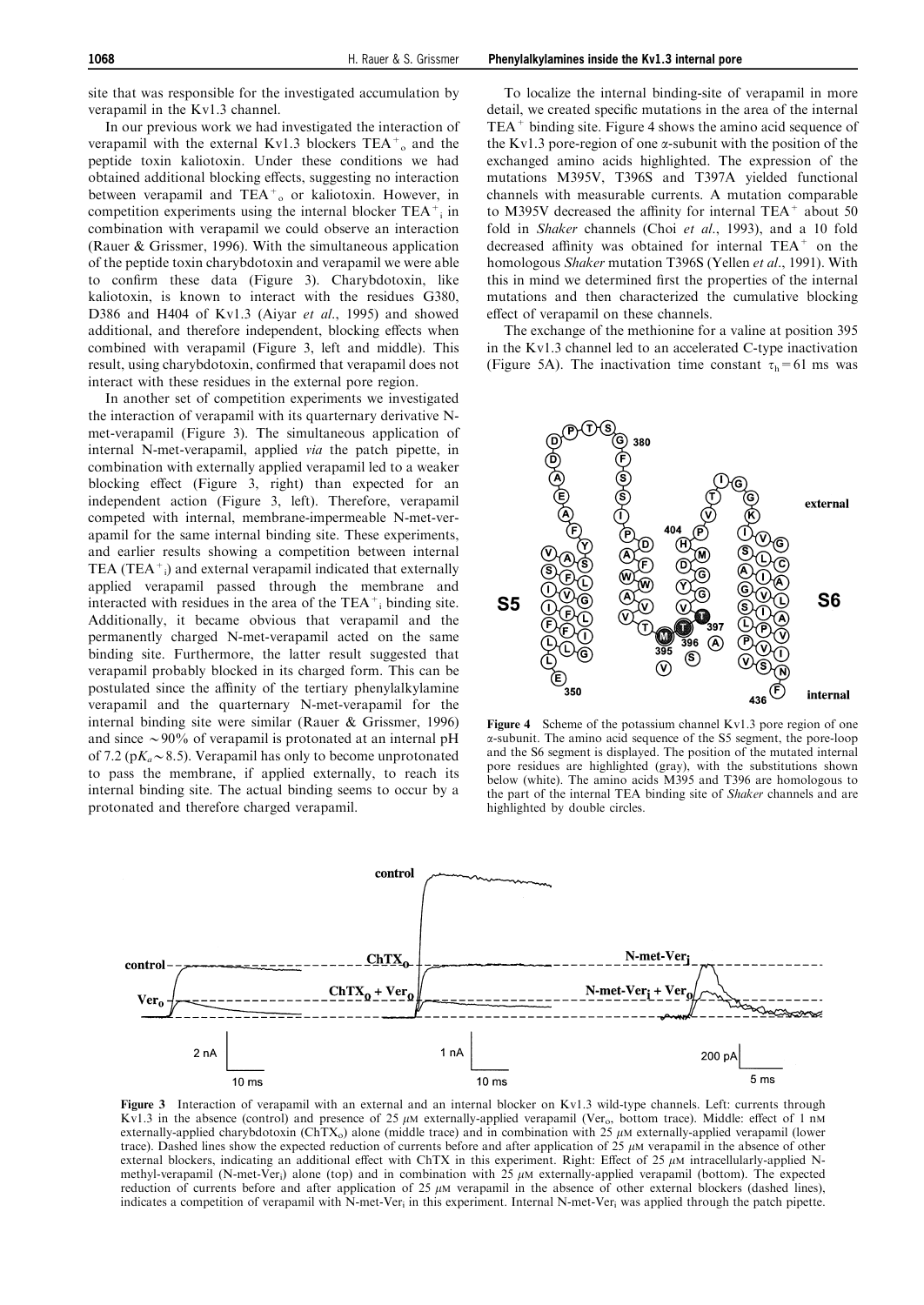about 4 fold faster compared to the wild-type (Table 1), indicating a participation of this residue in the inactivation process. The application of 50  $\mu$ M verapamil reduced the M395V peak current by about half (Figure 5A, right panel) and the dissociation constant for verapamil to block current through the M395V mutant Kv1.3 channels was about 6 fold higher compared to the wild-type (Table 1). The cumulative effect of verapamil on the other hand, with  $\tau_{\text{acc}}=31$  s, was comparable to the wild-type (Figure 5A, left panel; Table 1). This result showed that the exchange of the methionine for a valine at this position altered only the affinity for verapamil but not its cumulative properties. Therefore we conclude that

the methionine at position 395 is part of the internal binding site which is responsible for the accumulation of block by the phenylalkylamine compounds.

The influence of the mutations T396S and T397A on phenylalkylamine binding is shown in Figure 5B and C. The T396S mutation, like M395V, led to an accelerated C-type inactivation compared to the wild-type and was about three times faster (Table 1). 20  $\mu$ M verapamil reduced the current to about one third, and we determined a dissociation constant,  $K_d=9$  µM, which is comparable to the wild-type  $K_d$  (Table 1). The accumulation of block was not altered by the exchange of the threonine for a serine at the position 396 (Figure 5B, left



Figure 5 Effect of internal mutations in the deep-pore on currents through the voltage-gated potassium channels, Kv1.3, and block by verapamil. Steady-state currents (left) shown before (control) and after external application of verapamil (Ver<sub>o</sub>) to (A) M395V mutant, (B) T396S mutant and (C) T397A mutant channels. Current through the mutant channels were elicited as described in legend to Figure 2. The time course for onset of block in each experiment is shown on the right and was obtained as described above (Figure 1).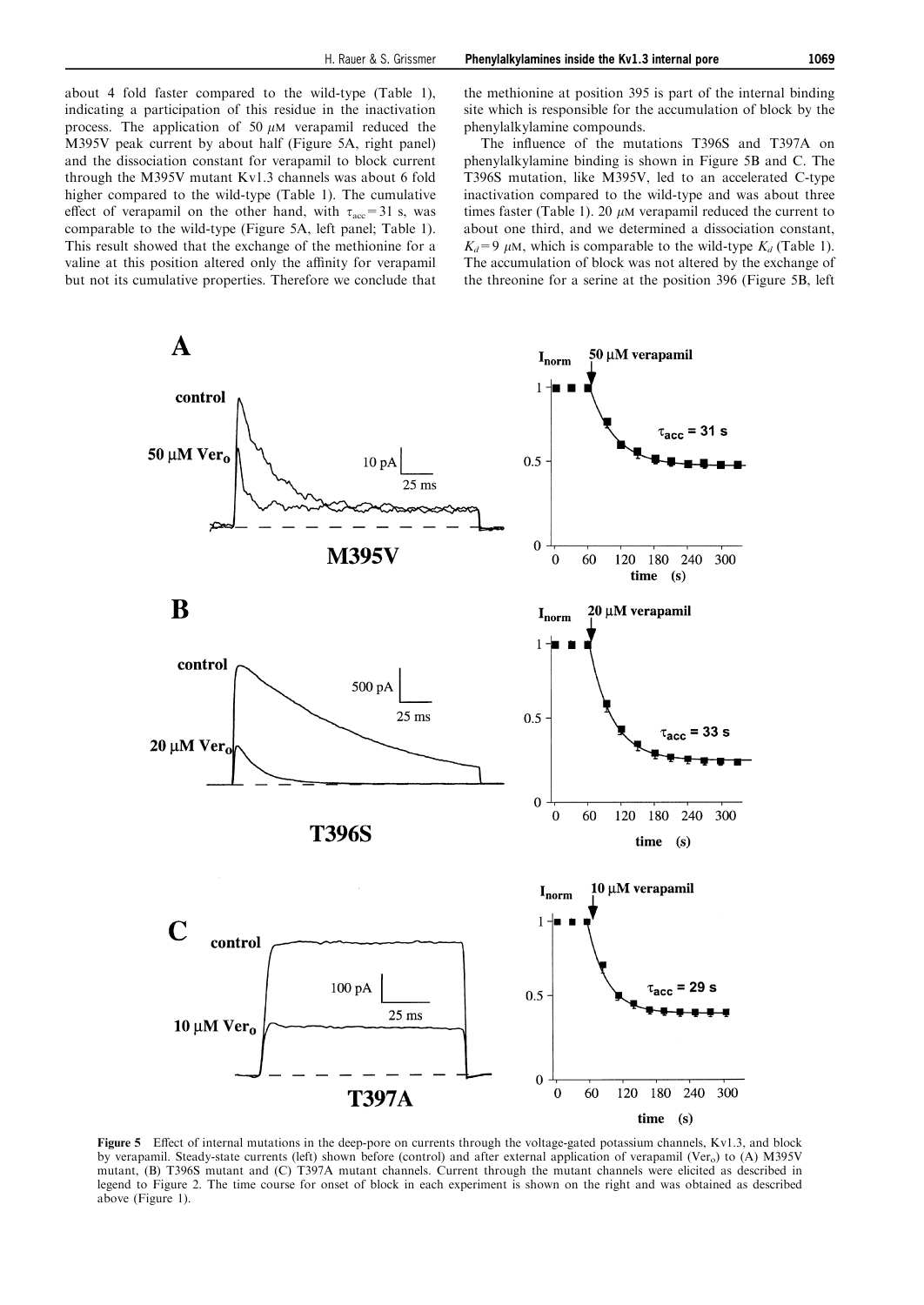panel; Table 1). Although this mutation accelerated C-type inactivation, there was no change in the affinity for or blocking properties of verapamil. Similar results were obtained for the T397A mutation (Rauer & Grissmer, 1997) and verapamil. This specific amino acid exchange caused a much slower Ctype inactivation compared to the wild-type, but we did not see a change in the verapamil affinity (Table 1). Figure 5C (left panel) and Table 1 also show a similar accumulation of block  $(\tau_{\rm acc}=28 \text{ s})$  for the T397A mutant channels compared to the Kv1.3 wild-type. Because all three mutations at this part of the inner pore loop altered the rate of C-type inactivation, an association between these internal structures and the inactivation process is suggested. This extends results which show that external vestibular structures are involved in C-type inactivation (Grissmer & Cahalan, 1989; Lopez-Barneo et al., 1993; Panyi et al., 1995). Nevertheless, the cumulative blocking effect of verapamil seemed to be independent of the inactivation process in these channels. Taken together these results show

that methionine at position 395 affects the binding of verapamil, whereas the threonines at positions 396 and 397 do not alter the binding affinity of phenylalkylamines.

#### **Discussion**

In this study we investigated the properties and structure of the voltage-gated potassium channel Kv1.3. This channel is predominant in lymphocytes and is essential for their activation. A lot is known about the structure of the external pore region of this and the related Shaker channel due to experiments where peptide toxins were used to map the outer vestibule. To expand these structural findings and to open up the possibility for the mapping of the internal pore region we used phenylalkylamines, small, structurally-defined molecules suitable for use in mapping studies as well as starting points for more specific drug design.

Table 1 Biophysical properties of the Kv1.3 wild-type channel and the derived deep-pore mutants M395V, T396S and T397A

|           |              | <b>Activation</b> | $\tau_n$ (ms) | <i>Inactivation</i><br>$\tau_h$ (40 mV) (ms) | Pharmacology<br>Verapamil |                  | $TEA^+$    |
|-----------|--------------|-------------------|---------------|----------------------------------------------|---------------------------|------------------|------------|
|           | $V_0$ s (mV) | $k$ (mV)          |               |                                              | $K_d$ ( $\mu$ M)          | $\tau_{acc}$ (s) | $K_d$ (mm) |
| Wild-type |              |                   |               |                                              |                           |                  |            |
| Kv1.3     | $-28+3$      | $6 \pm 1$         | $4 + 1$       | $227 + 45$                                   | $8 + 2$                   | $31 + 7$         | $15 + 3$   |
| M395V     | $-16+4$      | $6 \pm 1$         | $6 + 2$       | $61 + 13$                                    | $50 + 16$                 | $31 + 8$         | $11 + 3$   |
| T396S     | $-33+3$      | $6 \pm 1$         | $4 + 1$       | $72 + 15$                                    | $9 + 2$                   | $33 + 7$         | $18 + 5$   |
| T397A     | $-23+4$      | $6 \pm 1$         | $10 + 2$      | >1000                                        | $12 + 5$                  | $28 + 5$         | $13 + 4$   |

All values were obtained from at least four independent experiments and are given as mean $\pm$ s.d.mean.

**a**

L-type  $Ca^{2+}$  channel

 $mKv1.3$  channel



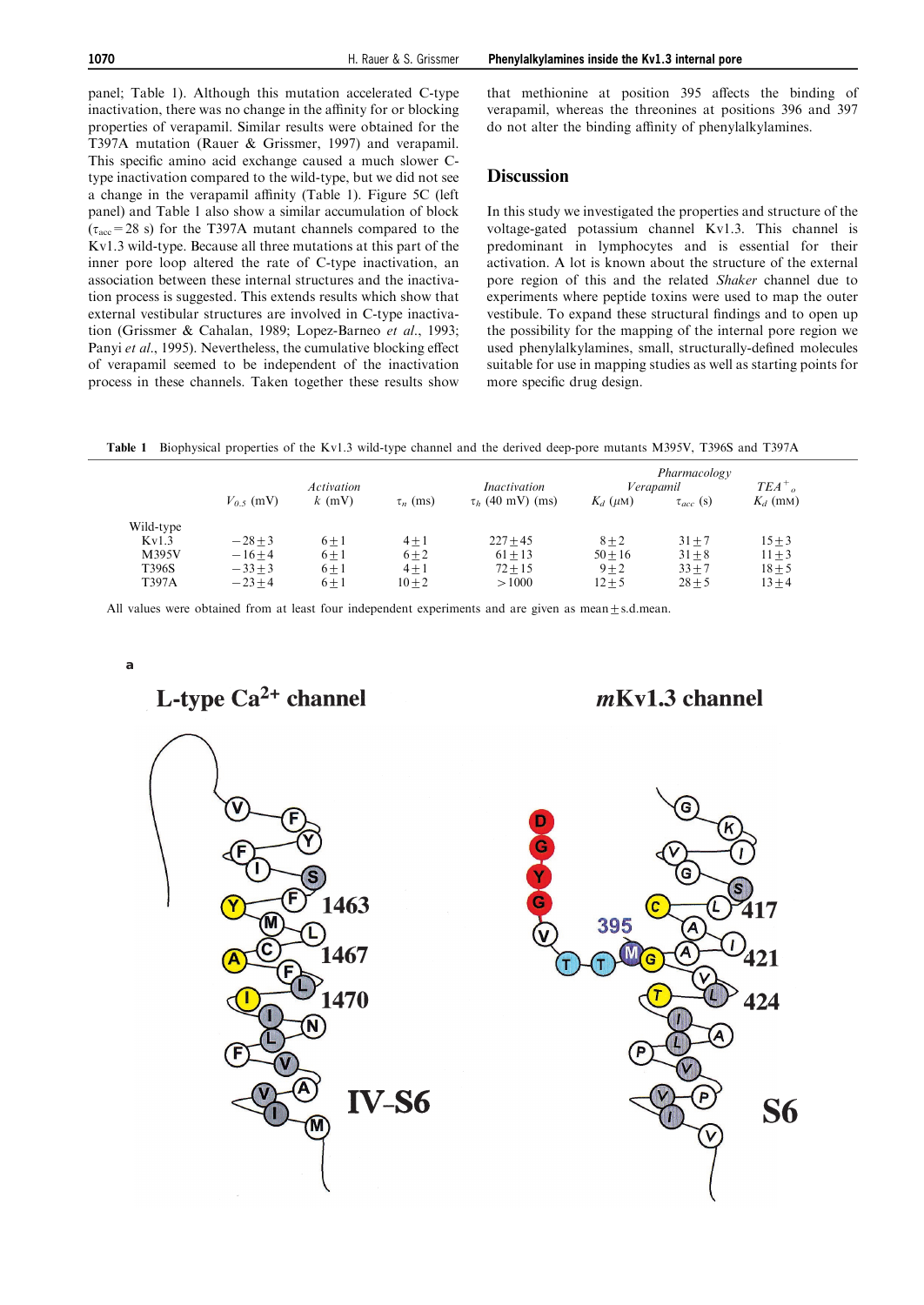## The verapamil binding site in Kv1.3 channels

Our main goal in this paper was to identify the binding site for the phenylalkylamine verapamil on the Kv1.3 channel. The results of the initial competition experiments with well-known external and internal blockers (Rauer & Grissmer, 1996), have been extended by the charybdotoxin experiments in this study and additional information about the binding properties was



Figure 6 Proposed interaction of amino acid residues with verapamil. (A) Amino acid sequence of the S6 transmembrane segment of domain VI of the L-type  $Ca^{2+}$  channel (left) and of the deep-pore and the S6 transmembrane segment of the voltage-gated Kv1.3 channel (right) are shown either in their predicted helical conformation (Hockerman et al., 1997) or derived from the crystal structure of the KcsA channels (Doyle et al., 1998), respectively. The amino acids of the postulated phenylalkylamine binding site are highlighted in yellow. The homologous amino acids identical to S6 residues in Kv1.3 are highlighted in gray. The putative binding residue M395 in the deep-pore of Kv1.3 is highlighted in blue. (B) Proposed model of the verapamil interaction with the internal pore region. Shown are three subunits of the KcsA channel as ribbons in the conformation derived from the crystal structure. The homologous amino acids at position 417, 421 and 424 in the S6-segment of Kv1.3, corresponding to the L-type  $\check{Ca}^2$ channel phenylalkylamine binding sites, are shown in yellow (spacefill), the homologous internal residues to M395 are shown in blue (spacefill). The amino acids of the GYGD-motif (red) and the residues corresponding to T396 and T397 (cyan) are shown as sticks. Verapamil is shown in spacefill with the usual atom colors. Top: side view of the KcsA channel with the proposed orientation of verapamil. The phenyl rings are located in a hydrophobic environment in closest proximity to the residues homologous to M395 and G421. The protonated nitrogen  $(\oplus)$  is facing up towards the narrow part of the inner pore. Bottom: view from above into the channel pore. The protonated nitrogen of verapamil is visible in the center of the pore facing towards the negative environment of the GYGD-motif.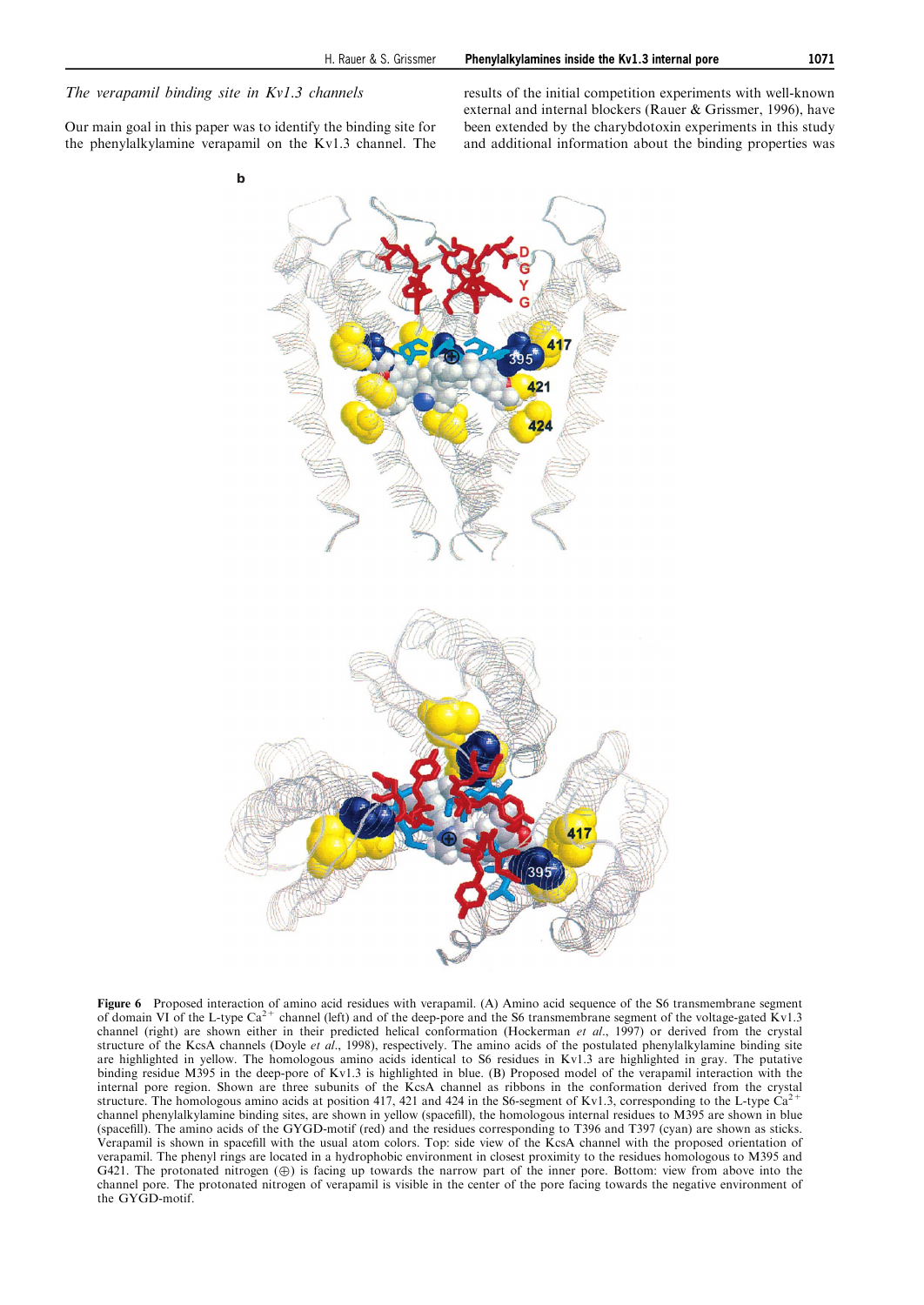revealed from results with internally-applied N-met-verapamil. This was the prerequisite to investigate the effects of selected point mutations in the deep pore of Kv1.3 which then suggested that verapamil blocks Kv1.3 from the inside, at a site which is in close proximity to the internal  $TEA^+$  binding site. Verapamil and  $TEA^+$ ; show overlapping, but not identical sites, both located in the deep pore.

The M395V mutation which shows a 50 fold decrease in internal TEA<sup>+</sup><sub>i</sub> affinity in Shaker (Choi et al., 1991), also decreased the affinity for verapamil about 6 fold in Kv1.3, without affecting  $\tau_{\text{acc}}$ . We conclude therefore that the methionine at position 395, located in the deep pore, takes part in the binding of the phenylalkylamines in Kv1.3 channels. The lower affinity of a valine at position 395 for verapamil, a mutation which does not affect open channel block or the time course of accumulation of block, might suggest that M395 is part of the binding site responsible for this accumulation. In contrast, the adjacent amino acids T396 and T397 do not seem to be involved in the binding of verapamil, reflected by their similar blocking affinity compared to the wild-type. This finding is in agreement with the block of the local anaesthetic bupivacaine on currents through  $h$ Kv1.5 channels (Franqueza et al., 1997), which was hardly affected by a T477S mutation in hKv1.5, equivalent to position T396 in Kv1.3. In addition to the localization of parts of the internal verapamil binding site, responsible for the accumulation, we could show that C-type inactivation does not directly affect the verapamil action. Since the effects of verapamil were similar in a more rapidly-inactivating mutant (T396S), in a more slowlyinactivating mutant (T397A) and in the wild-type this rules out a direct connection between C-type inactivation and the cumulative blocking effect of the phenylalkylamines. This has been also shown in previous studies which described a similar phenylalkylamine action on mutant Kv1.3 channels which differed in their C-type inactivation rates (Rauer  $\&$  Grissmer, 1996; Jäger et al., 1998). Thus, the blocking properties of verapamil appear to be independent of channel inactivation. This mechanism is therefore different from the interaction of externally applied  $TEA^+$  with the C-type inactivation in Kv1.3 (Grissmer & Cahalan, 1989; Choi et al., 1991).

## Comparison with  $Ca^{2+}$  and  $Na^{+}$  channels

A comparison of the blocking effects of related phenylalkylamines on  $Ca^{2+}$ , Na<sup>+</sup> and voltage-gated K<sup>+</sup> channels might be helpful for future experimental attempts. For L-type  $Ca^{2+}$ channels, residues Y1463, A1467 and I1470 in the S6 segment in the domain VI are part of the phenylalkylamine binding site (Hockerman et al., 1997). Phenylalkylamines act as openchannel blockers and show an accumulation of block of the  $Ca^{2+}$  channels, comparable to their action on Kv1.3. In the past, very similar binding sites were also postulated for local anaesthetics in Na<sup>+</sup> channels. Ragsdale *et al.*, (1994) identified residues in the S6 segment of domain IV in NaIIA brain Na+ channels which affected the binding of local anaesthetics. They could show that the hydrophobic residues I1760 and F1764 in S6 are critical for the interaction with LA's. These amino acids are located in the same portion of the S6 segment as the residues described for  $Ca^{2+}$  channels and the homologous residues in Kv1.3 channels (see Figure 6). Recently, it was shown that the area of the narrow part of the  $Na<sup>+</sup>$  channel pore interacts with the hydrophilic part of local anaesthetics (Sunami et al., 1997). So far, to our knowledge, no site-directed mutations in the P-loop of L-type  $Ca^{2+}$  channels have been tested for their influence on phenylalkylamine affinity. However, due to the same properties of the phenylalkylamine block on Kv1.3 K<sup>+</sup> channels and L-type  $Ca^{2+}$  channels we suggest that a similar binding action on these two cation channels is conceivable. This suggestion might even be expanded to the local anaesthetic block of voltage-gated Na+ channels on the account of the similar, internal site of action as well as the similarity in chemical structure between phenylalkylamines and local anaesthetics.

#### Comparison with the crystal structure of the KcsA channel

The predicted structural model for the interaction of verapamil in this part of the inner pore, shown in Figure 6, is based on data derived from the crystal structure for the Streptomyces lividans potassium channel, KcsA (Doyle et al., 1998). M395 and the S6 residues C417, G421 and T424, homologous to the above described phenylalkylamine binding residues in L-type  $Ca<sup>2+</sup>$  channels, are located in the area of the internal pore cavity. This part is only accessible from the inside after the channel has opened following twisting of the C-terminal bundles of the S6-helix (Holmgren et al., 1998). After the channel opens verapamil might be able to reach the wide cavity and could bind with a hydrophobic phenyl ring in the hydrophobic environment formed by, among other residues, methionine at position 395 and the adjacent cavity-facing residues C417, G421 and T424 located in the S6-helix (Figure 6). This hydrophobic area is highly conserved among all cation channels. It is very likely that the charged nitrogen of verapamil acts in a manner comparable to internal TEA<sup>+</sup>, and is driven towards the negatively charged region of the central pore containing the GYGD motif. The predicted orientation of verapamil in this part of the inner pore is shown in Figure 6, with the actual dimensions of the KcsA channel and verapamil. In this position it is obvious that verapamil is able to prevent potassium ions from passing into the cavity or entering the upper narrow pore and thereby obstructs ion conduction. This model is supported furthermore by the fact that the block of the Kv1.3 channel by charged phenylalkylamines is only very slightly voltage-dependent (DeCoursey, 1995).  $80\%$  of the membrane field crosses through the short selectivity filter, which could not be accessed by the large phenylalkylamines. This binding is comparable to that of  $TEA<sup>+</sup><sub>i</sub>$  which blocks internally in the same area as the positively charged nitrogen 9 in verapamil.  $TEA_{i}^{+}$  only traverses less than  $20\%$  of the membrane field. Using the crystal structure data from the KcsA potassium channel for modelling the phenylalkylamine action on homologous Kv1.3 residues allows a better view on possible interactions between channel and compounds and may facilitate the structural analysis of other cation channels using these or related compounds.

If this model is correct, one can imagine that the binding in the L-type  $Ca^{2+}$  channels is very similar to that in Kv1.3 and that the structurally closely-related local anaesthetics which show similar binding properties to the phenylalkylamines, probably also bind in a similar manner to  $Na<sup>+</sup>$  channels. This opens up the possibility of using these compounds as molecular probes to map the internal vestibule of all three channel types to obtain a deeper insight into channel structure and function as well as forming the basis for advanced drug design.

The authors would like to thank Ms Christine Hanselmann and Ms Katharina Ruff for their excellent technical support. We wish to thank Drs Paul and Raschack from Knoll AG (Ludwigshafen,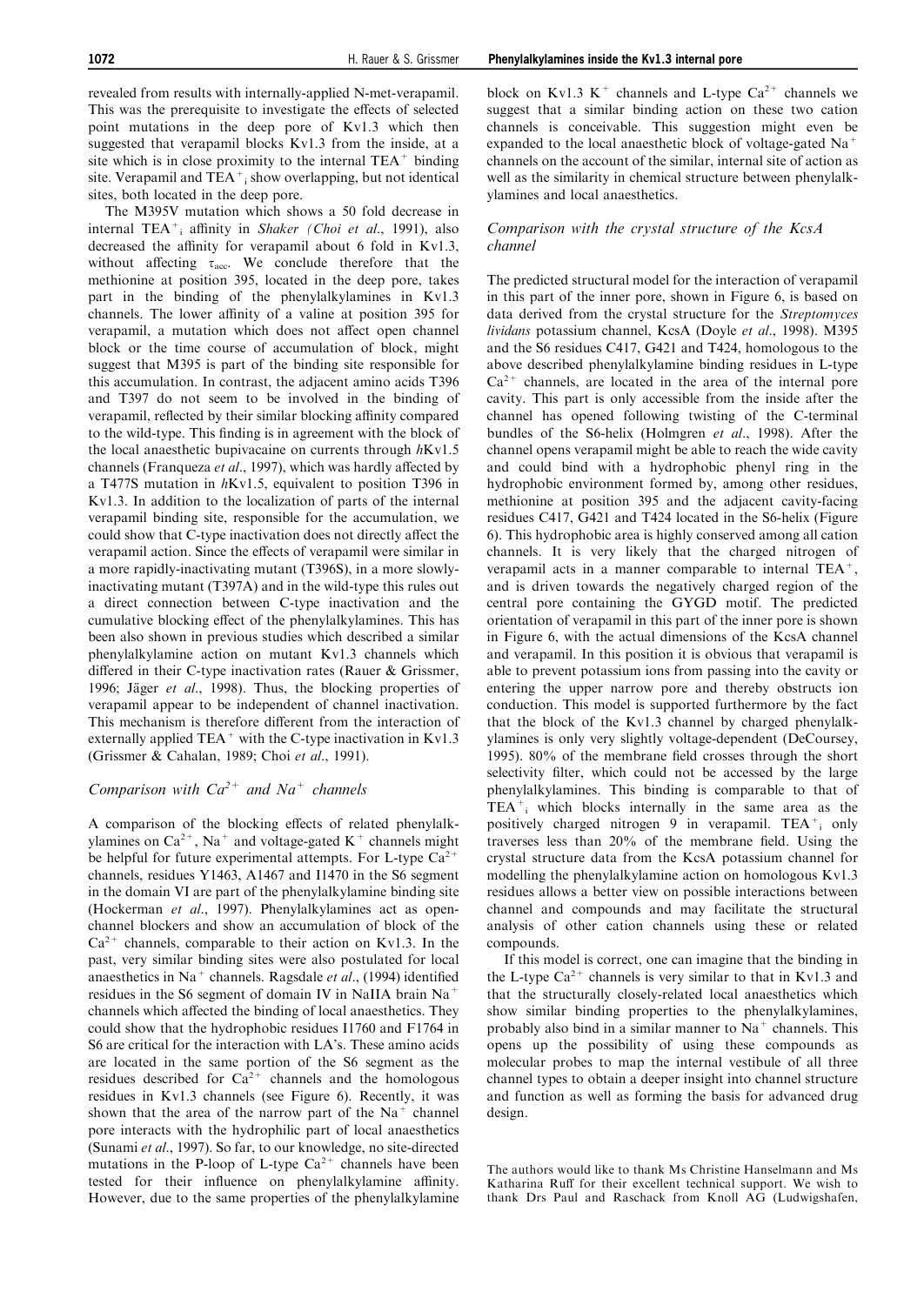References

- AIYAR, J., WITHKA, J.M., RIZZI, J.P., SINGLETON, D.H., ANDREWS, G.C., LIN, W., BOYD, J., HANSON, D.C., SIMON, M., DETHLEFS, B., LEE, C., HALL, J.E., GUTMAN, G.A. & CHANDY, K.G. (1995).<br>Topology of the pore-region of a K<sup>+</sup> channel revealed by the NMR-derived structures of scorpion toxins. Neuron, 15, 1169 -1181.
- CAHALAN, M.D., CHANDY, K.G., DECOURSEY, T.E. & GUPTA, S. (1985). A voltage-gated potassium channel in human T lymphocytes. J. Physiol., 358, 197-237.
- CAI, Y.C., PEREGRINE, B., NORTH, R.A., DOOLEY, D.C. & DOUGLASS, J. (1992). Characterization and functional expression of genomic DNA encoding the human lymphocyte type n potassium channel. DNA and Cell Biology, 11, 163-172.
- CARPY, A. & LEGER, J.M. (1985). Structure of  $\alpha$ -Isopropyl- $\alpha$ -[(Nmethyl-N-homoveratryl) -  $\gamma$ -aminopropyl]-3,4-dimethoxyphenylacetonitrile hydrochloride, \*Verapamil,  $C_{27}H_{38}N_2O_4$ ·HCL. Acta  $Cryst., C41, 624 - 627.$
- CATTERALL, W.A. & STRIESSNIG, J. (1992). Receptor sites for  $Ca^{2+}$ channel antagonists. TiPS.,  $13$ ,  $256 - 262$ .
- CHANDY, K.G., DECOURSEY, T.E., CAHALAN, M.D., MCLAUGH-LIN, C. & GUPTA, S. (1984). Voltage-gated potassium channels are required for human T-cell activation.  $J \r{Exp Med.}$  160, 369 – 385.
- CHANDY, K.G., GUTMAN, G.A. & GRISSMER, S. (1993). Physiological role, molecular structure and evolutionary relationships of voltage-gated potassium channels in T lymphocytes. Sem. Neurosci.,  $5, 125 - 134$ .
- CHOI, K.L., ALDRICH, R.W. & YELLEN, G. (1991). Tetraethylammonium blockade distinguishes two inactivation mechanisms in voltage-activated  $K^+$  channels. Proc. Natl. Acad. Sci. U.S.A., 88,  $5092 - 5095.$
- CHOI, K.L., MOSSMAN, C., AUBE, J. & YELLEN, G. (1993). The internal quarternary ammonium receptor site of Shaker potassium channels. Neuron,  $10$ ,  $533 - 541$ .
- DECOURSEY, T.E. (1995). Mechanism of  $K^+$  channel block by verapamil and related compounds in rat alveolar epithelial cells. J. Gen. Physiol., 106, 745-779.
- DECOURSEY, T.E., CHANDY, K.G., GUPTA, S. & CAHALAN, M.D. (1984). Voltage-gated  $K^+$  channels: a role in mitogenesis? Nature, 307, 465-468.
- DECOURSEY, T.E., CHANDY, K.G., GUPTA, S. & CAHALAN, M.D. (1985). Voltage dependent ion channels in T lymphocytes. J.  $Neuro immunol., 10, 71 - 95.$
- DOYLE, D.A., CABRAL, J.M., PFUETZER, R.A., KUO, A., GULBIS, J.M., COHEN, S.L., CHAIT, B.T. & MACKINNON, R. (1998). The structure of the potassium channel: molecular basis of  $K^+$ conductance and selectivity. Science,  $280$ ,  $69 - 76$ .
- ECCLESTON, E., LEONARD, B.J., LOWE, J.S. & WELFORD, H.J. (1973). Basophilic leukemia in the albino rat and a demonstration of the basopoietin. Nature New Biol.,  $244$ ,  $73-76$ .
- FRANQUEZA, L., LONGOBARDO, M., VICENTE, J., DELPON, E., TAMKUN, M.M., TAMARGO, J., SNYDERS, D.J. & VALENZUELA, C. (1997). Molecular determinants of stereoselective bupivacaine block of hKv1.5 channels. Circ Res.,  $81$ , 1053 - 1064.
- GARCIA-CALVO, M., LEONARD, R.J., NOVICK, J., STEVENS, S.P., SCHMALHOFER, W., KACZOROWSKI, G.J. & GARCIA, M.L. (1993). Purification, characterization, and biosynthesis of margatoxin, a component of Centruroides margaritatus venom that selectively inhibits voltage-dependent potassium channels. J. Biol. Chem., 268, 18866-18874.
- GRISSMER, S. & CAHALAN, M.D. (1989). TEA prevents inactivation while blocking open  $K^+$  channels in human T lymphocytes. Biophys. J.,  $55$ ,  $203 - 206$ .
- GRISSMER, S., DETHLEFS, B., WASMUTH, J.J., GOLDIN, A.L., GUTMAN, G.A., CAHALAN, M.D. & CHANDY, K.G. (1990). Expression and chromosomal localization of a lymphocyte K<sup>+</sup> channel gene. Proc. Natl. Acad. Sci. USA,  $87, 9411 - 9415$ .
- GRISSMER, S., NGUYEN, A.N., AIYAR, J., HANSON, D.C., MATHER, R.J., GUTMAN, G.A., KARMILOWICZ, M.J., AUPERIN, D.D. & CHANDY, K.G. (1994). Pharmacological characterization of five cloned voltage-gated  $K^+$  channels,  $Kv1.1, Kv1.2, Kv1.3, Kv1.5,$ and Kv3.1, stably expressed in mammalian cell lines. Mol. Pharm.,  $45, 1227 - 1234.$
- HAMILL, O.P., MARTY, A., NEHER, E., SAKMANN, B. & SIGWORTH, F.J. (1981). Improved patch-clamp techniques for high-resolution current recording from cells and cell-free membrane patches. Pflügers Arch.,  $391, 85 - 100$ .
- HANSELMANN, C. & GRISSMER, S. (1996). Characterization of apamin-sensitive Ca<sup>2+</sup>-activated potassium channels in Jurkat T cells. *J. Physiol.*, **496**, 627-637.
- HARTMANN, H.A., KIRSCH, G.E., DREWE, J.A., TAGLIALATELA, M., JOHO, R.H. & BROWN, A.M. (1991). Exchange of conduction pathways between two related  $K^+$  channels. Science, 251, 942 – 944.
- HILLE, B. (1992). Ionic channels of excitable membranes, 2nd edn. Sinauer Associates, Massachusetts.
- HOCKERMAN, G.H., JOHNSON, B.D., SCHEUER, T. & CATTERALL, W.A. (1997). Molecular determinant of high affinity phenylalkylamine block of L-type calcium channels. J. Biol. Chem., 270,  $22119 - 22122$ .
- HOLMGREN, M., SHIN, K.S. & YELLEN, G. (1998). The activation gate of a voltage-gated  $K^+$  channel can be trapped in the open state by an intersubunit metal bridge. Neuron,  $21$ ,  $617 - 621$ .
- JACOBS, E.R. & DECOURSEY, T.E. (1990). Mechanism of potassium channel block in rat alveolar epithelial cells. J. Pharmacol. Exp. Ther.,  $255, 459 - 472$ .
- JÄGER, H., RAUER, H., NGUYEN, A.N., AIYAR, J., CHANDY, K.G. & GRISSMER, S. (1998). Regulation of mammalian Shaker-related  $K^+$  channels: evidence for non-conducting closed and nonconducting inactivated states. J. Physiol.,  $\overline{506}$ , 291 – 301.
- JAN, L.Y. & JAN, Y.N. (1992). Structural elements involved in specific  $K^+$  channel functions. Ann. Rev. Physiol., 54, 537–555.
- KRIEG, P.A. & MELTON, D.A. (1984). Functional messenger RNAs are produced by SP6 in vitro transcription of cloned cDNAs. Nucl. Acid Res., 12, 7057-7070.
- LOPEZ-BARNEO, J., HOSHI, T., HEINEMANN, S.H. & ALDRICH, R.W. (1993). Effect of external cations and mutations in the pore region on C-type inactivation of Shaker potassium channels. Receptors  $&$  Channels, 1, 66 – 71.
- MILLER, C. (1990). Annus Mirabilis of potassium channels. Science, 252,  $1092 - 1096$ .
- PANYI, G., SHENG, Z., TU, L. & DEUTSCH, C. (1995). C-type inactivation of a voltage-gated  $K^+$  channel occurs by a cooperative mechanism. Biophys. J.,  $69$ ,  $896 - 903$ .
- PAPAZIAN, D.M., TIMPE, L.C., JAN, Y.N. & JAN, L.Y. (1991). Alteration of voltage-dependence of Shaker potassium channel by mutations in the S4 sequence. Nature,  $349, 305 - 310$ .
- PONGS, O. (1992). Molecular biology of voltage-dependent potassium channels. *Physiol. Rev.*,  $72, 69 - 88$ .
- PONGS, O. (1993). Shaker-related  $K^+$  channels. Sem. Neurosci., 5,  $93 - 100.$
- PRICE, M., LEE, S.C. & DEUTSCH, C. (1989). Charybdotoxin inhibits proliferation and interleukin 2 production in human peripheral blood lymphocytes. Proc. Natl. Acad. Sci. U.S.A., 89, 10171 -10175.
- RAGSDALE, D.S., MCPHEE, J.C., SCHEUER, T. & CATTERALL, W.A. (1994). Molecular determinants of state dependent block of Na<sup>+</sup> channels by local anaesthetics. Science,  $265$ ,  $1724 - 1728$ .
- RAUER, H. & GRISSMER, S. (1996). Evidence for an internal phenylalkylamine action on the voltage-gated potassium channel Kv1.3. Mol. Pharm., 50, 1625-1634.
- RAUER, H. & GRISSMER, S. (1997). Altered gating, selectivity and rectification properties of a T397A mutant  $K^+$  channel derived from  $mKv1.3$ . Pflügers Arch., 434, R112.
- RETZINGER, G.S., COHEN, L., LAU, S.H. & KEZDY, F.J. (1986). Ionization and surface properties of verapamil and several analogues. J. Pharm. Sci.,  $75$ ,  $976 - 982$ .
- ROMI, R., CREST, M., GOLA, M., SAMPIERI, F., JACQUET, G., YERROUK, H., MANSUELLE, P., SOROKINE, O., VAN DORSSE-LAER, A., ROCHAT, H., MARTIN-EAUCLAIRE, M.-F. & VAN RIETSCHOTEN, J. (1993). Synthesis and characterization of kaliotoxin. Is the  $26 - 32$  sequence essential for potassium channel recognition? J. Biol. Chem.,  $268$ ,  $26302 - 26309$ .
- SANDS, S.B., LEWIS, R.S. & CAHALAN, M.D. (1989). Charybdotoxin blocks voltage gated  $K^+$  channels in human and murine T lymphocytes. J. Gen. Physiol., 93, 1061-1074.